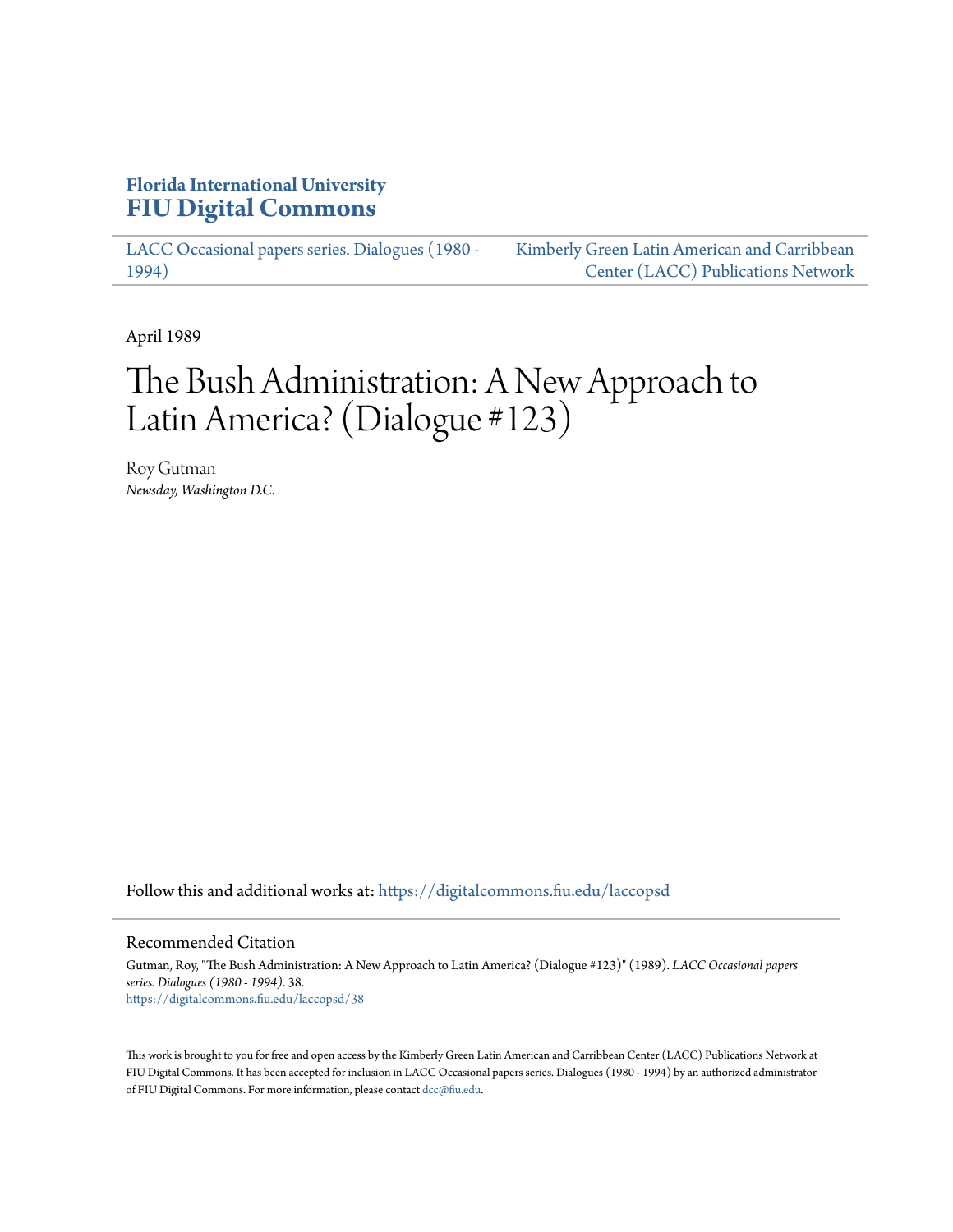## **THE BUSH ADMINISTRATION: A NEW APPROACH TO LATIN AMERICA?**

**Roy Gutman**  *Newsday,* **Washington, D.C.** 

> **Dialogue #I23 April 1989**

Published by the Latin American and Caribbean Center Florida International University Miami, Florida **33** 199

Editor: Richard Tardanico Assistant Editor: Sofia **A. L6pez**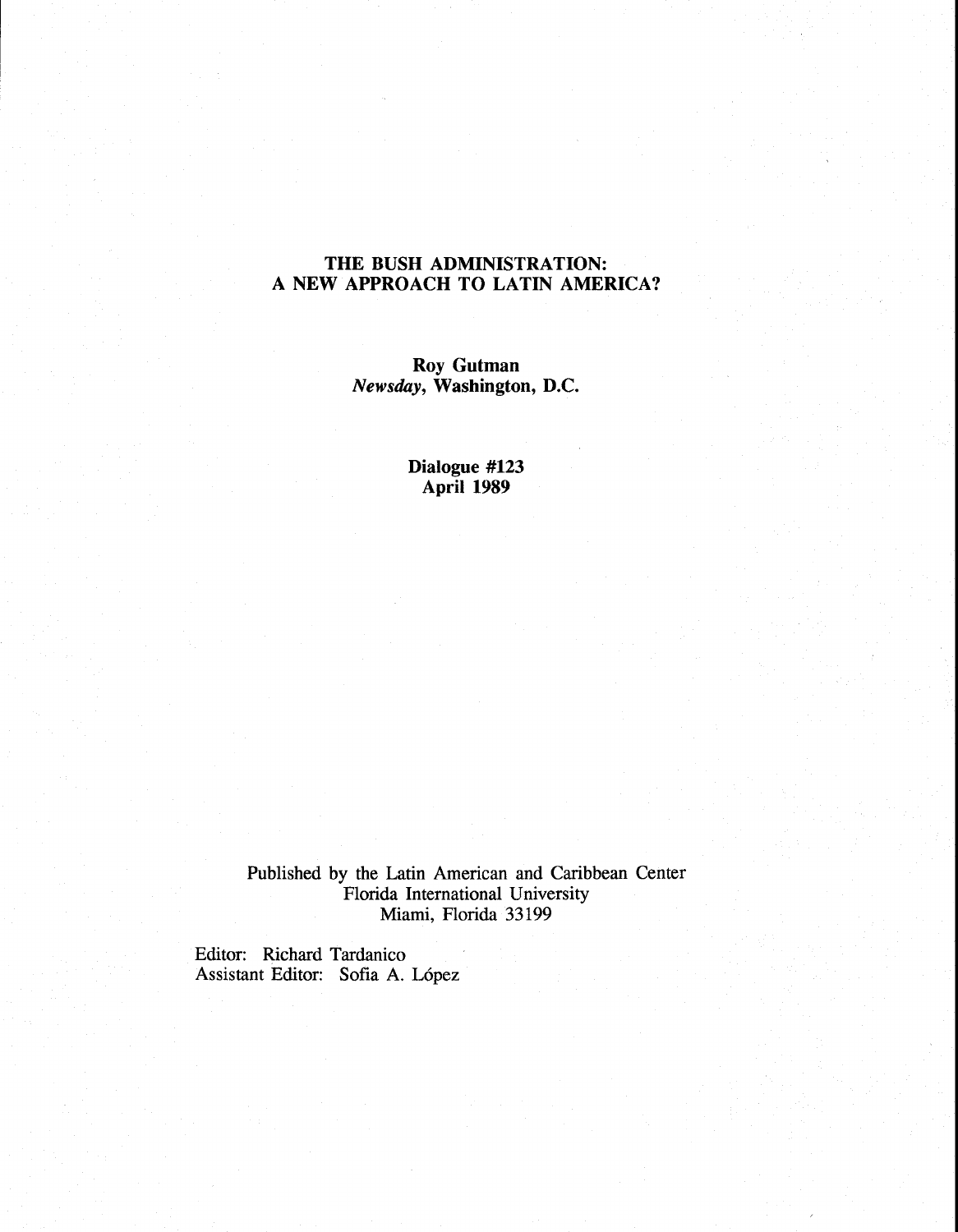### **PREFACE**

Roy Gutman has reported on national security issues for Newsday's Washington bureau for the past seven years. For eleven years prior to that, he was a Reuters correspondent in Washington, Britain, West Germany, and Yugoslavia. Mr. Gutman has published articles in Foreign Service Journal, Foreign Policy, and the Washington Post. He is also the author of the critically acclaimed book, Banana Diplomacy: U.S. Policy in Nicaragua 1981-1987 (1988). He has a B.A. in history from Haverford College and a M.S. in international relations from the London School of Economics.

This paper was presented at the Seventh Annual Journalists and Editors Workshop on Latin America, on April **7,** 1989.

> Richard Tardanico **Editor** Occasional Papers Series Dialogues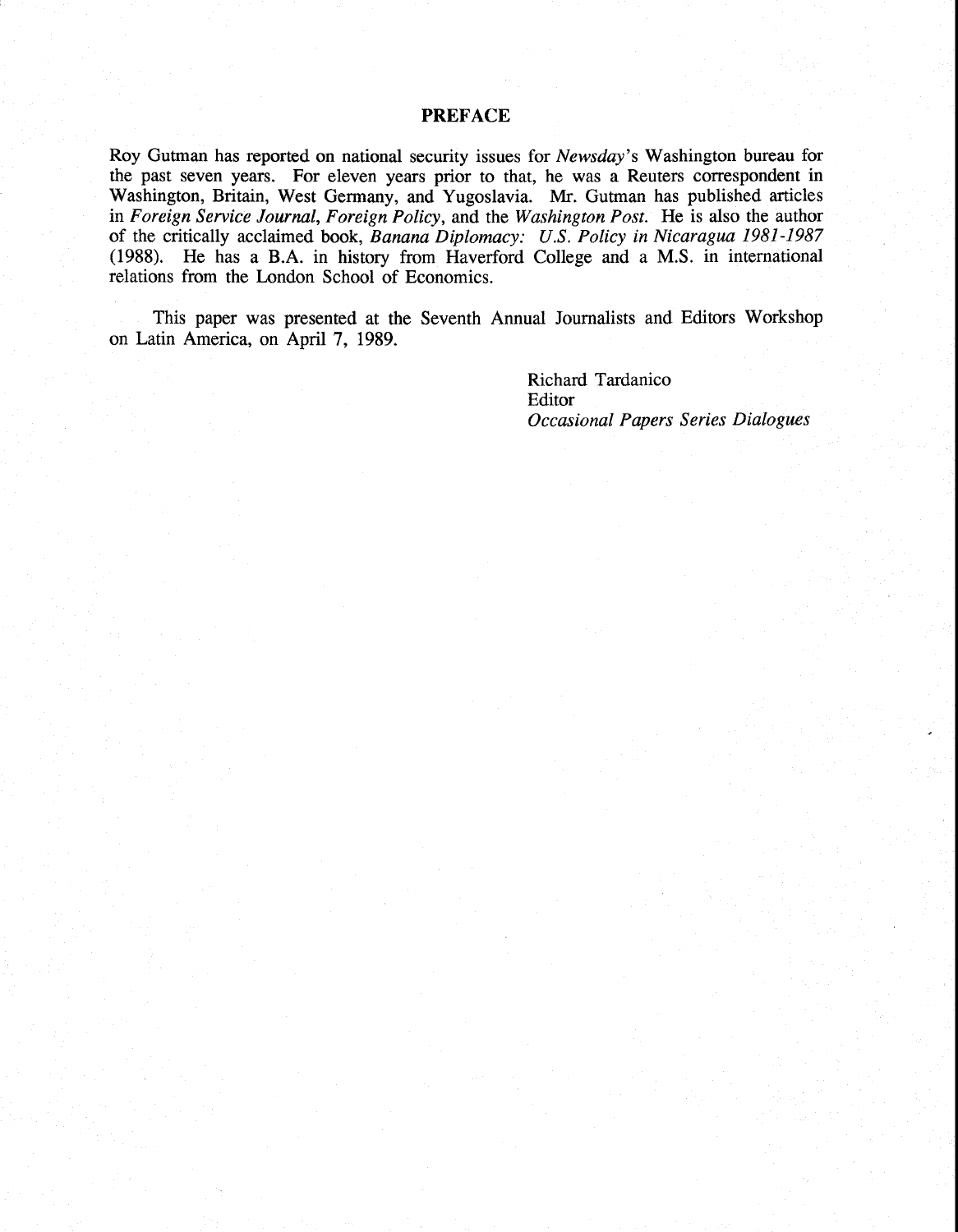## **THE BUSH ADMINISTRATION: A NEW APPROACH TO LATIN AMERICA?**

Eleven weeks ago, at his Senate confirmation hearings, James Baker laid out the Bush administration's foreign policy agenda. The highest concern of the new administration was the survival of democracy in Latin America. Foreign policy, Baker said, begins at home. It must be rooted in our values. It gathers its strength from how well we do with our immediate neighbors. Second on the U.S. agenda was our links with Western Europe and with our trading partners on the Pacific rim. Third priority went to global problems such as narcotics, terrorism, and the environment. U.S. relations with the Soviet Union came fourth and the Arab-Israeli dispute arrived in a distant fifth place along with other regional disputes.

The order of his presentation received less attention than it deserved. Those who noticed it were puzzled. When you consider the tangle of its politics, the economic and social mire of so many countries, and the no-win nature of so many of its problems, why would anyone set such a priority on Latin America? Baker, Bush, and Scowcroft, moreover, are pragmatic types and political animals, people who like winning, not the existential reward of struggle--like you and me. Certainly, Carter-style idealism or moralism was not at work here either.

One answer lies in the transition period. Not only did the experts in both parties, ranging from Sol Linowitz to George Fauriol, produce intelligent, thoughtful papers to the transition but to a very large degree they converged in their advice. Bush and Baker also had an unusual amount of exposure to Latin views. The president-elect traveled to Houston to meet Mexican president-elect Salinas de Gortari. Carlos Andrés Pérez visited

 $\mathbf{1}$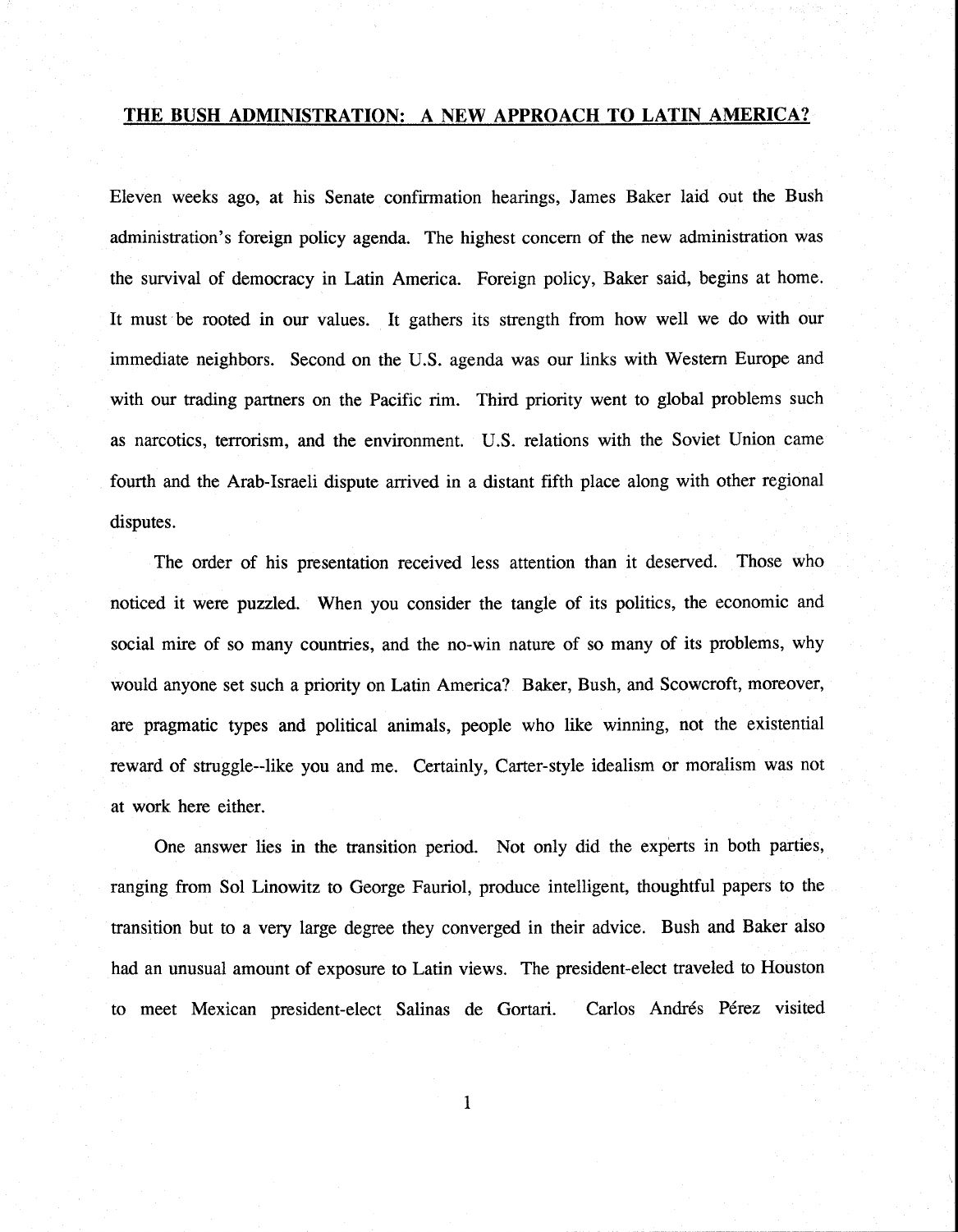Washington. Azcona and Alfonsin also visited. David Rockefeller sat down with Bush for a fair spell of time in mid-December. All gave a reinforcing message: crisis is looming. Clean up the policy mess in Central America. Get an early start.

In mid-February, as Baker left on his first trip to Europe, Latin experts who, for the most part, had managed to contain their expectations breathed a sigh of relief. The only thing worse than no attention to the region was too much attention and too hurried or unconsidered an approach. And when American Middle East diplomacy kicked off a few weeks ago with Moshe Arens's visit to Washington, it was more evidence of business as usual.

We can now conclude that Baker had laid out his true intentions on January 17. To a remarkable extent he has followed through. Perhaps he was just making a virtue of necessity. But of necessity there was plenty.

Nicaragua was the single most divisive issue of the previous administration and the one that had caused the most grief for U.S. diplomacy internationally. **A** draft report prepared by the General Accounting Office summed up the policy. It said U.S. goals were confused. At times they are geared toward a destabilization of the Sandinista government. At times toward establishing a more pluralistic system within the Sandinista framework. Little success has been achieved in either objective. American economic sanctions, it said, had not reduced government power, but were forcing the educated middle class and the potential opposition leaders out of the country. The United States, it said, had taken a very visible and bilateral approach to Nicaragua, allowing the Sandinistas to characterize this as a confrontation between a Latin state and U.S. imperialism. The Sandinistas also had used U.S. sanctions and aid to the contras as a pretext for their economic failures, for restrictions

 $\overline{2}$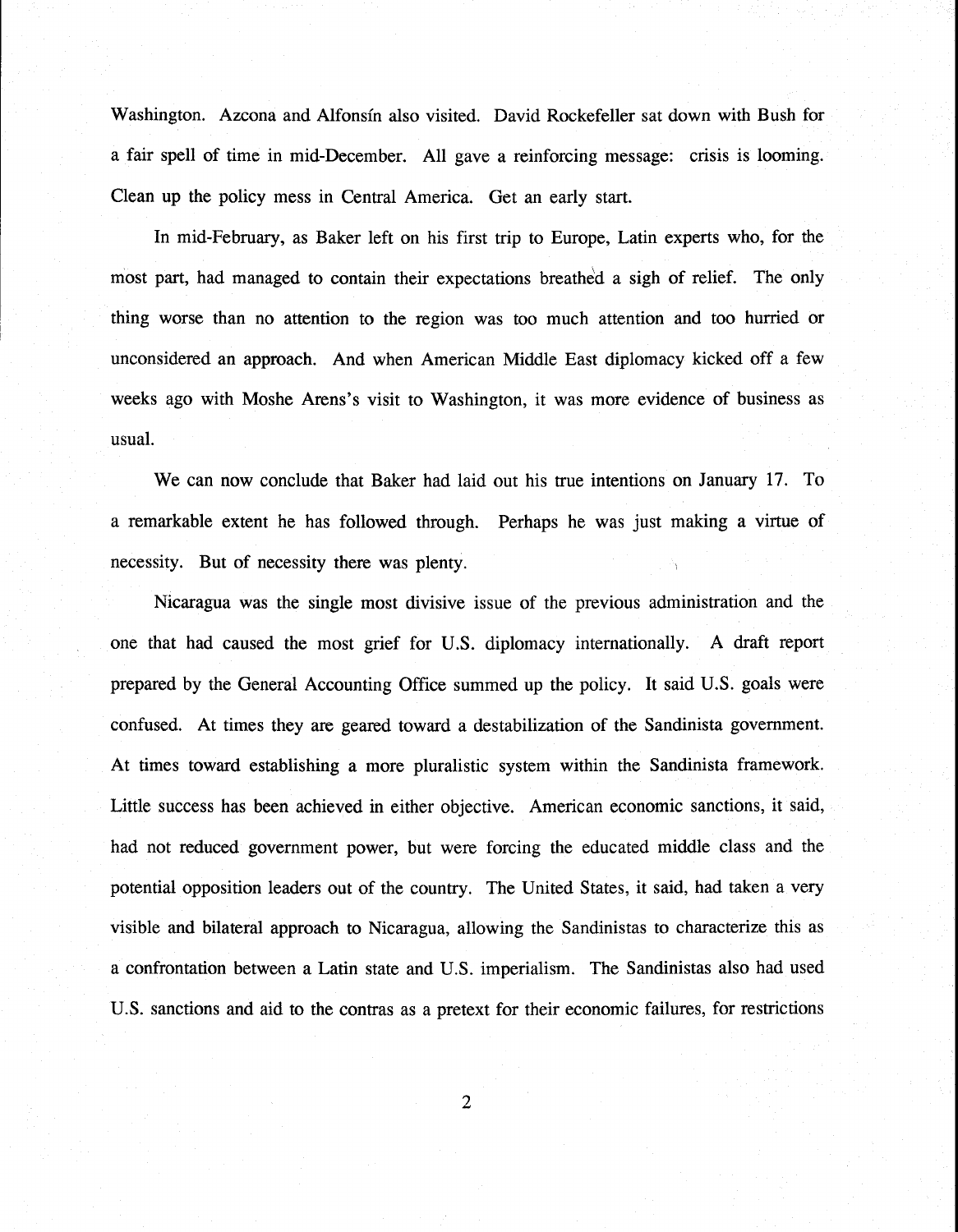of civil liberties, and for the size of the militaries. This analysis came from a group of accountants who don't usually look into foreign policy.

In going to Congress with his own new approach, Baker has made it clear that he accepts the verdict not only of the GAO but also of the leaders of the region: due to Ronald Reagan's obsession with military overthrow of the Sandinistas, the United States had virtually dealt itself out of the diplomatic game during Reagan's last year and a half. Baker has made that point since in talking with Congress. The conclusion was inescapable after the February 14 summit at Tesoro Beach.

I was with Baker on his whistle-stop tour of NATO. While he was soliciting the support of NATO allies to condition their financial aid to Sandinista democratic reforms, the Central Americans got the commitments we wanted without telling us what they were doing. For two days he did not comment. He felt he had been blindsided. Baker does not like to be blindsided. **At** one point, a member of his inner circle asked me if I could explain the dynamic that led to that agreement. You know reporters have virtually no access to the usual sources when traveling on that plane. Just imagine if you are secretary of state, have every source and resource known to man and can't figure it out. Something had to be done.

The other shoe fell just two weeks later. What better demonstration could there have been of the economic pressures on the region's fragile democracies than the riots in Venezuela, the most sable democracy in South America, and a country that had introduced reforms sought by the United States and the IMF.

To give the administration credit, and I think it is due, they not only saw things coming but in the case of debt made it an urgent priority. You could not have asked for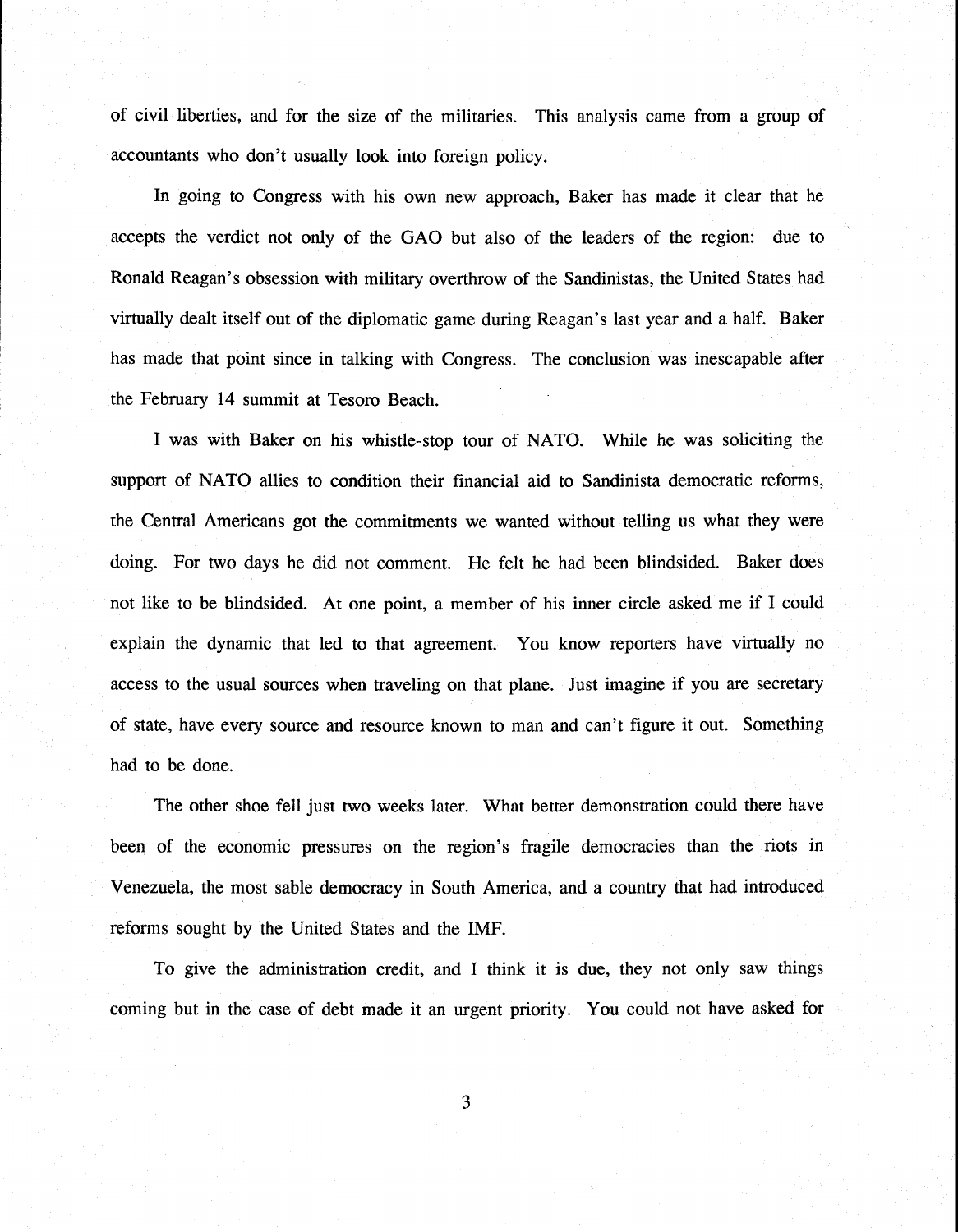an earlier response than the Brady plan, announced within five weeks of inauguration. It has its inadequacies, particularly concerning the amounts of debt that are to be forgiven, but as a vehicle addressing the problem in a timely way and for gathering a consensus, it has certainly had an impact.

Politically and diplomatically, it took a little longer to organize--more than forty hours of negotiations by Baker with Congressional leaders over three weeks, particularly with Jim Wright and other Democrats. The upshot was equally timely and precedent setting as the Brady plan. The Baker initiative centered on obtaining another year of non-lethal aid for the contras, but paid the price by throwing U.S. support for the first time behind regional efforts at democratic reforms and peaceful settlement to include, in language that papered over political differences, the removal of the contras from Honduras.

I should make an observation or two about the way Baker works, based on this particular incident. He is an able negotiator and he likes to work in secrecy. He surrounds himself with old hands from his previous jobs, but it isn't clear yet just what their role is. He puts enormous personal energy into his endeavors. He defined this particular problem as a political rather than a policy problem, and acted accordingly--consulting with Congress instead of with the regional players. Perhaps he figured that the House Democrats were still in close touch with the region and would represent their interests. If so, ironically he was right.

U.S. policy may be in the process of a turnaround. But we are still at the stage of words, not deeds. To understand the extent of the change, let me recall how the previous administration worked. In fact, Baker told Congressional leaders that one of the Reagan

 $\overline{\mathbf{4}}$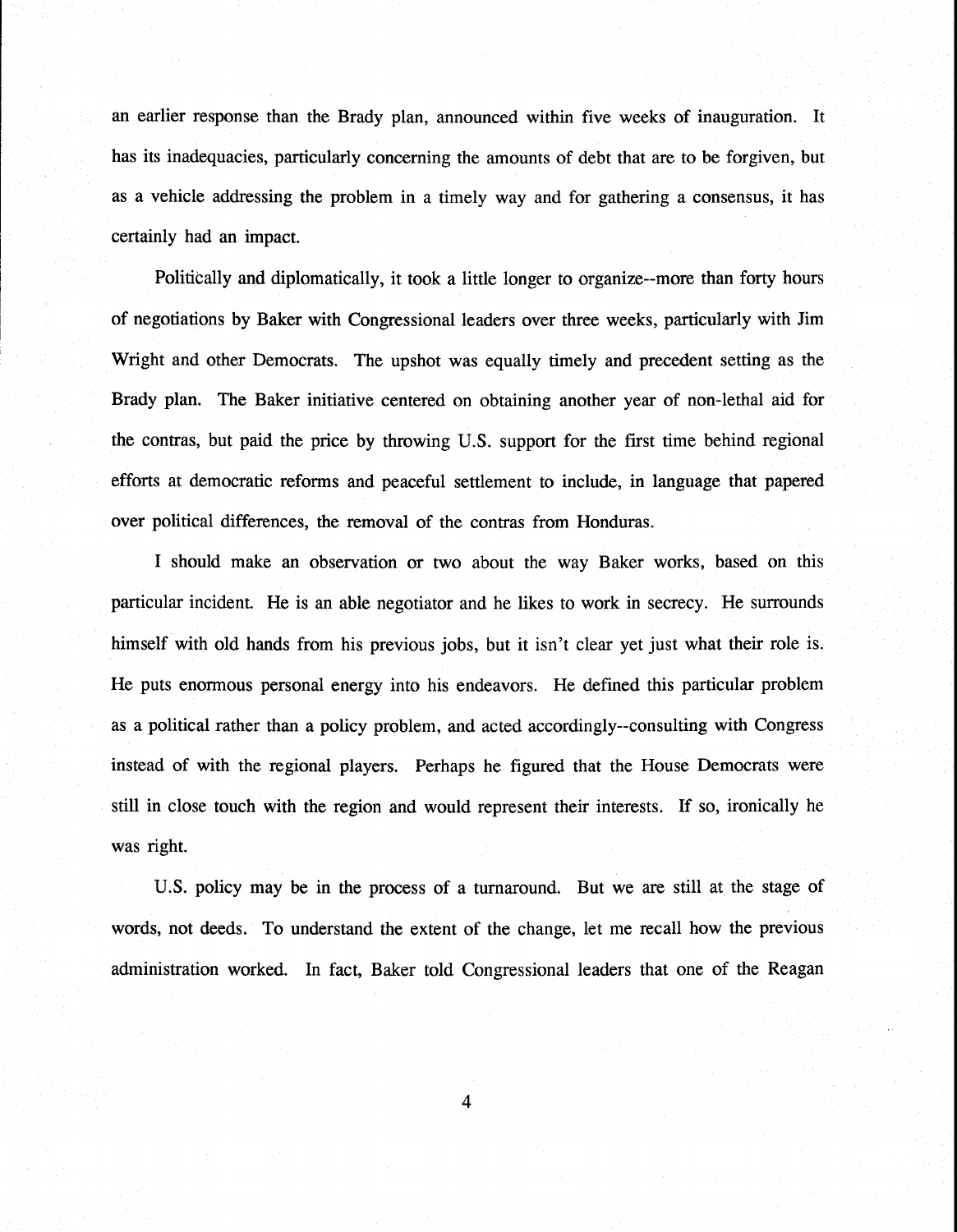administration's biggest mistakes was in not embracing Esquipulas **11,** the accord concluded by the Central Americans in August 1987.

At the time the agreement was reached, veteran trouble-shooter Philip Habib, who was then a special U.S. envoy for Central America, told his boss, Secretary of State George Shultz that this was a victory for U.S. policy. "We're home free." He said the Guatemala accord was a great achievement for U.S. policy and U.S. interests, though it would require some polishing. The idea was with the contras in place around Nicaragua, and the region eager for a negotiated solution, the United States could test the possibilities for internal reforms in Nicaragua and resolve the security differences with the Sandinistas. Habib had proposed visiting the entire region, including Managua. But the hard-liners got to Reagan first, and he put off a decision. So Habib quit.

Now recall the sequence of events. Far from embracing the peace process, within a month of Esquipulas 11, George Shultz proposed \$270 million in contra aid. And U.S. military advisers with some skill encouraged the contras to mount major military assaults. The only thing lacking from an expanded war was Congressional support. Instead, Esquipulas I1 provided an alternative route. The timing of the peace accords, after the Iran-contra scandal, weakened Reagan's political strength at home, and gave House Democrats the strength to block any further military aid.

The formula that Habib had favored was to ask for military aid and keep the contras in place while conducting diplomacy. By early 1989, however, Congress was in no mood to provide military aid under any circumstances.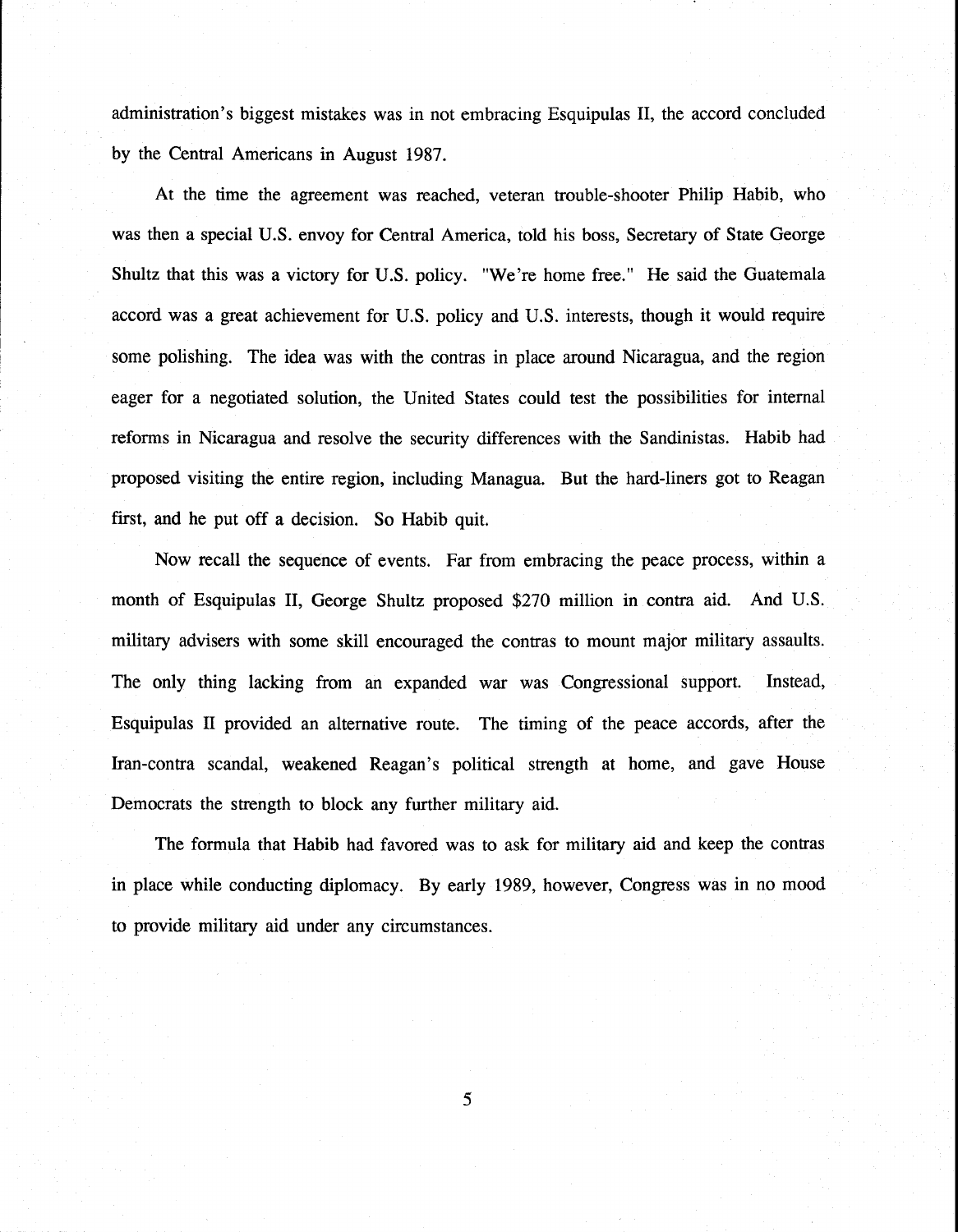Eighteen months later, the problem for Baker in embracing Esquipulas I1 was that you can't run the film backwards and rewrite the plot. **A** secondary problem was that he couldn't pronounce it.

The contras left Nicaragua in the second half of 1988. So there was little possibility of any military leverage.

I

The regional leaders, impatient for U.S. action, had at Tesoro Beach in February, made a serious advance on Esquipulas 11, by promising to demobilize and disperse the contras. The Sandinistas simultaneously agreed to move up elections and hold them under international monitoring.

So Baker concocted a new approach that for the moment, until proven otherwise, might be described as a diplomatic approach without direct diplomacy.

Unlike Philip Habib's time, it so far does not involve a special high-profile U.S. envoy touring the area, just routine contacts. That omission contains a message that we can guess at, but from the way Baker works, it would be safe to assume that there is, among other things, a good political reason. Habib did not leave in good odor among conservative Republicans.

The Baker initiative also does not involve direct talks with the Sandinistas. Again one suspects largely domestic political reasons. So far it involves strong rhetorical support for the Esquipulas I1 process.

Another component is to rhetorically assault the Soviets and Cubans and to demand they cut aid to the Sandinistas. Baker is most effective when he speaks quietly. So again, one can suspect that loud rhetoric has a domestic target audience.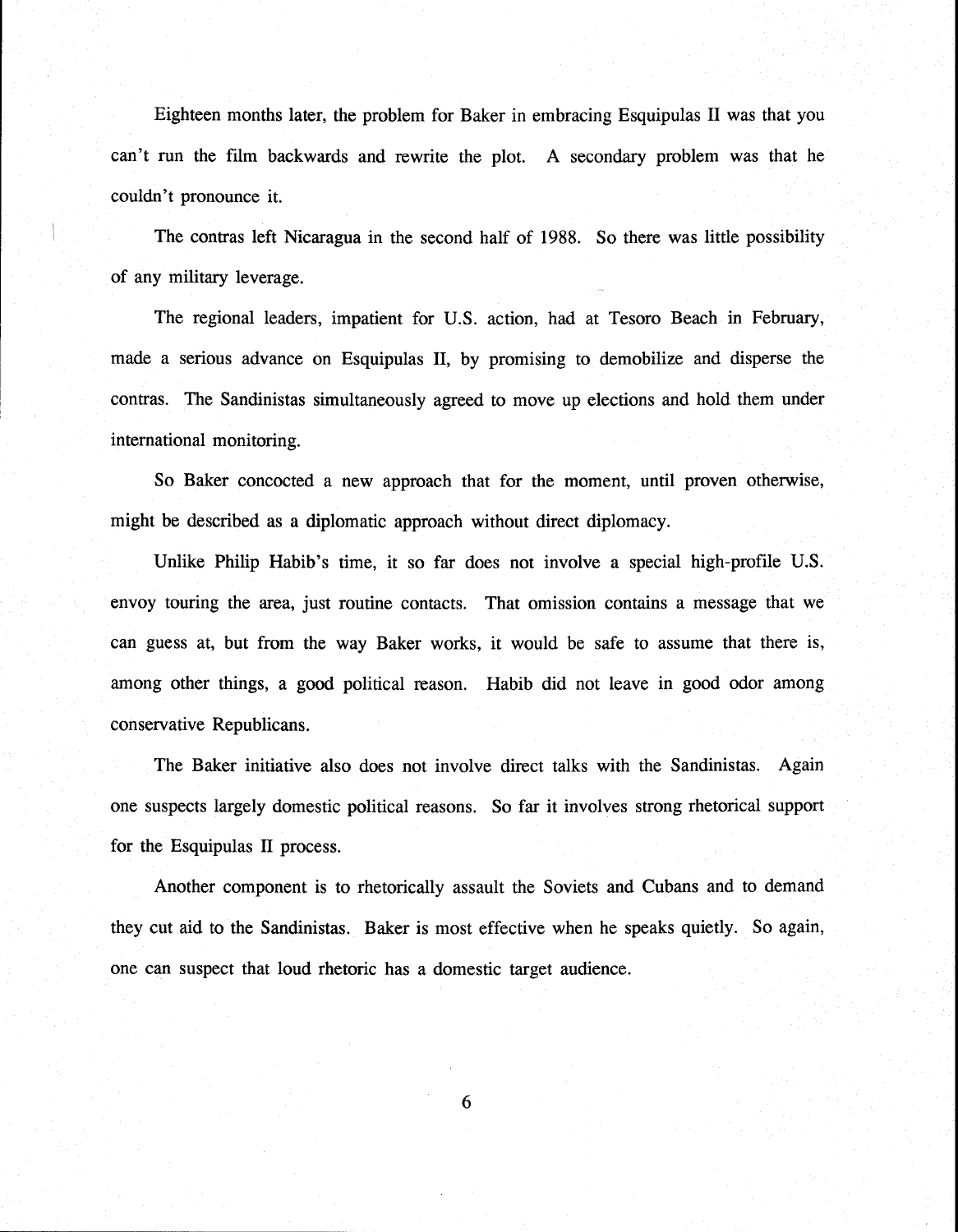Despite the differences, there are some interesting carry-overs from the thrust of the Reagan administration.

The Baker initiative was put together mainly in the context of the politics at home, what the traffic would bear, rather than in the context of what really fit in with the dynamic going on in the region. I am speaking literally about how it came about rather than will it make good foreign policy.

As already mentioned, no direct talks are foreseen with the Sandinistas for the time being, and if there are any talks, they will be in a multilateral context. This conforms to the Reagan approach since early 1985.

The Soviets are verbally assaulted for continuing to support the Sandinistas--a favorite theme of the Reagan years.

The region is described as highly important for U.S. interests and not at all important for Soviet interests. Yet other than the rhetoric, there is no definition given to U.S. interests nor is there much suggestion on how those interests will be upheld. Again vintage Reagan.

Then he approached the European aid donors and before he had any plan formulated asked them to add a condition to their aid to Nicaragua: not to provide it unless and until Nicaragua fulfills all its commitments to democratic reforms under Esquipulas. This was vintage Ronald Reagan and was received as such.

The most regrettable of all the lapses into Reaganism is the lack of definition of exactly what we want in Nicaragua. What kind of democracy do we expect there? A Salvador style democracy? A Honduran style? A Costa Rican style? Or American style? And what is the standard? Who is to judge fulfillment? I asked Brent Scowcroft this a few weeks ago, and he replied: "good question."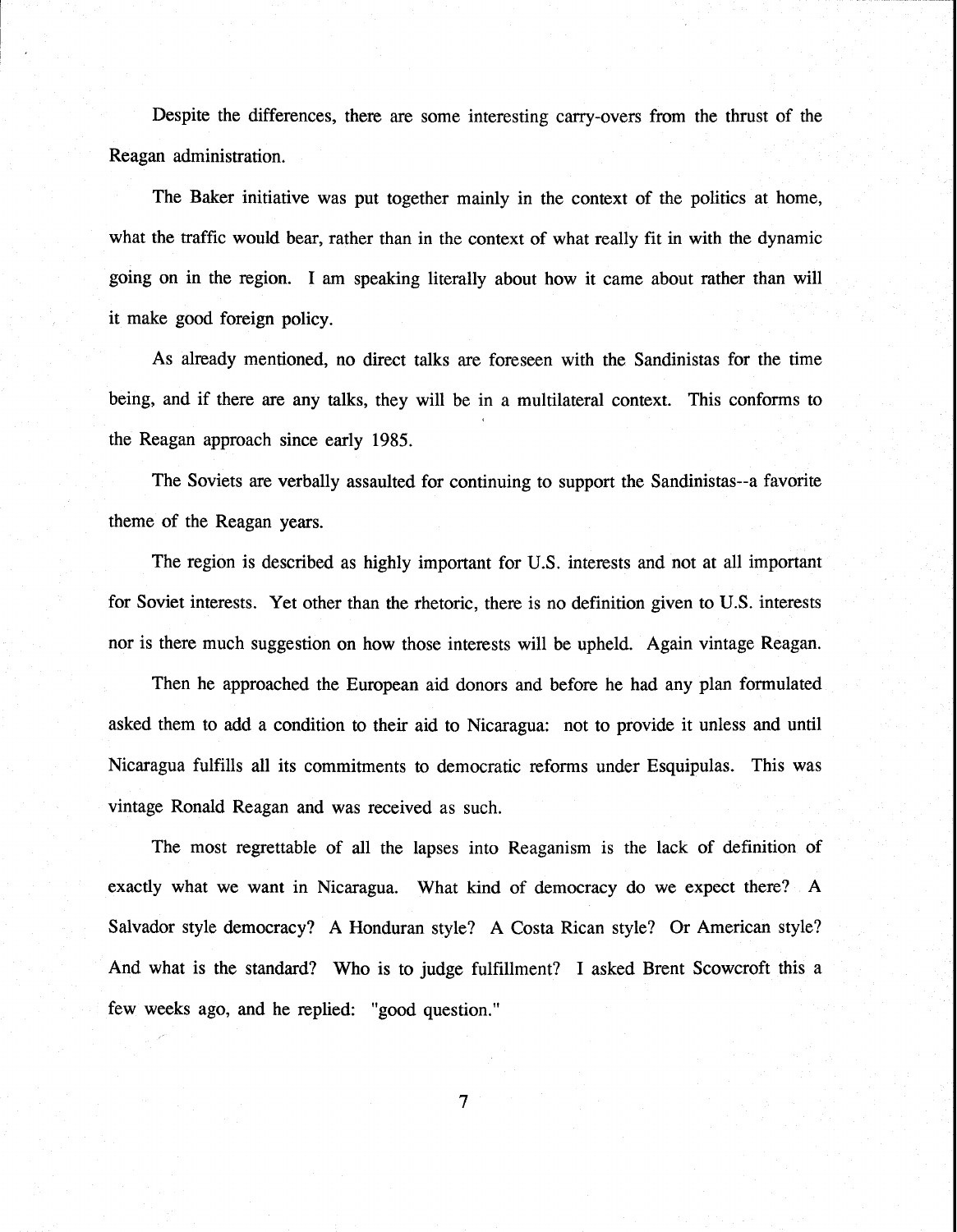What do these contradictions signify? Either that we have Reagan redux, just more kind and gentle, and the intention is to avoid biting the bullet. Frankly one must keep one's mind open to this possibility. Or that the administration is groping without an exact road map towards something that will help it fulfill its newly stated vision. For the time being, with all due skepticism, one should consider the latter still a live possibility.

The problem is Ronald Reagan also had a vision. And the way he pursued it was, to quote James Baker, a failure. How the administration goes about pursuing its latest vision is important.

Yet there is a vision, It is somewhat vague at the moment. But it is taking shape at the hands of one of the ablest speech writers to cross the threshold of room 6263, the office of the assistant secretary for inter-American affairs. Baker said it in Atlanta last week.

The vision is that "the guns of war can stand silent throughout Central America" so that "we get on with the urgent work of economic integration and development for which the people of that war-torn region deeply yearn." It is to help the debt-ridden Latin American countries facing the challenge of economic reform, to reduce U.S. trade barriers, to cut drug demand as well as supplies, to revitalize the collective institutions, and to allow democracy not only to survive but to prosper.

In the process, the United States wants a partnership based on mutual respect and shared responsibility. As Baker put it last week, "We really do have a lot to learn from each other."

Baker's ultimate vision is Bolivar's vision: an entirely democratic hemisphere. Not so wild a dream if you accept the superficial definition of democracy that Reagan did. Not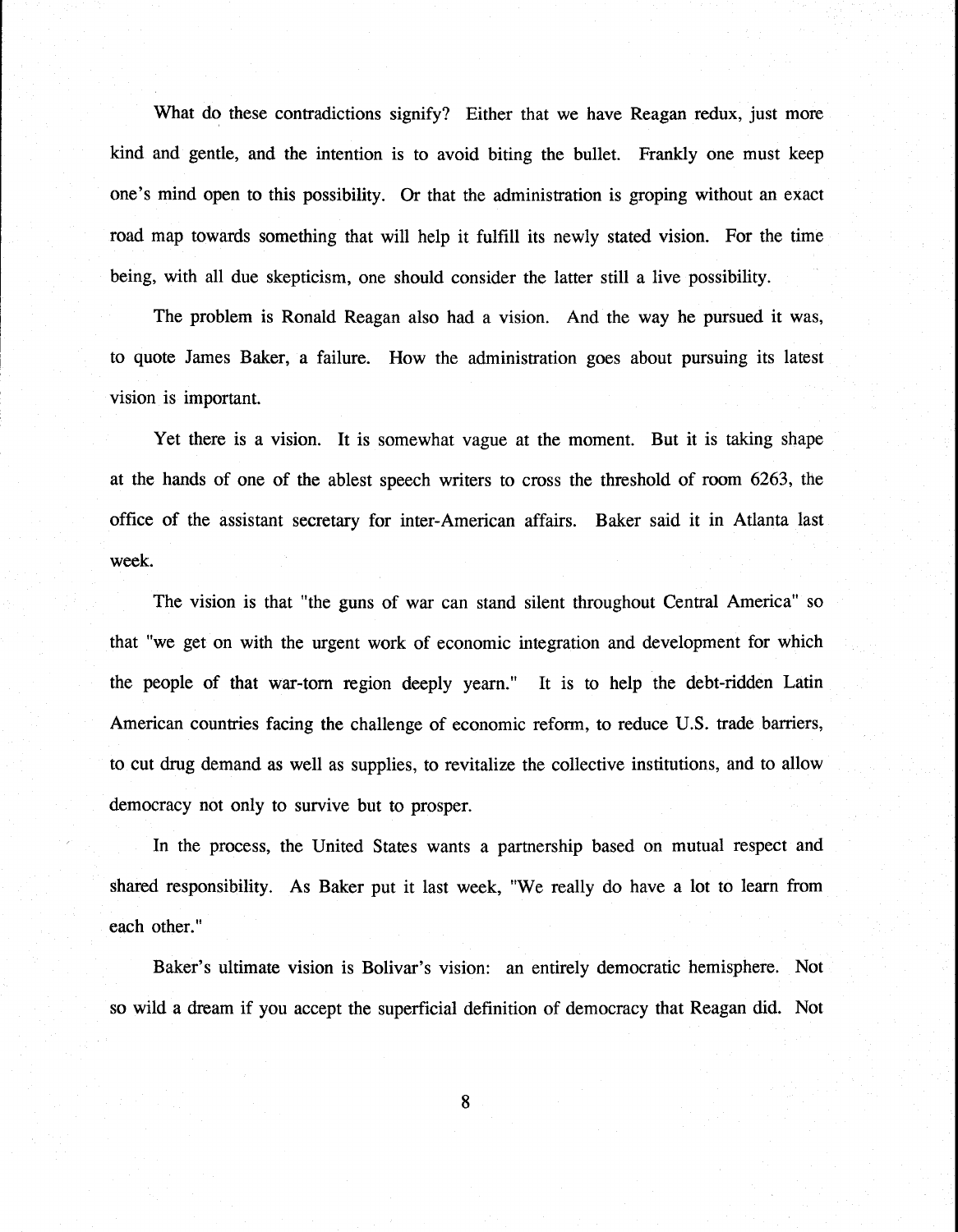a strategy in there, but some goals to be sure. But consider this: the context in which Baker delivered the remarks was at the Jimmy Carter Center in Atlanta, a Democratic bastion, as those things go; and it just turned the place upside down.

Now the vision is vague in what it denotes. But what it connotes for the first time is a sense that there may be a positive linkage between U.S. policy in one part of the isthmus with another. I am reluctant to predict successes or failures. But I can suggest some possible spill-overs. For one thing, there might be a spill-over effect onto El Salvador of a resolution of the Nicaragua issue. Just as Gorbachev has gained authority from the Afghanistan withdrawal and other unilateral steps, Bush and Baker could gain credibility and authority by supporting the Central American peace process in Nicaragua. I would take it a step further, but this would be well down the road. If with skillful diplomacy the Bush administration can resolve its problems with Nicaragua and later El Salvador, Panama may in time follow. These issues are interconnected, though in subtle ways. Anyone who has talked with Noriega knows he has closely watched the U.S. floundering in Nicaragua. Recall Nicaragua's **1984** elections when hard-liners at the White House like Constantine Menges blocked Tomás Borge from coming to this country for a get-acquainted trip. We later knew he wanted to run for president against Daniel Ortega. When I saw Noriega the following year, he expressed bafflement at U.S. policy. He could not understand why the United States did not encourage the rivalry between Ortega and Borge. Undoubtedly, however, he made good use of his observation in **1987** and **1988** in deciding how to play off the State Department against the Pentagon.

Regarding the attitude of the various players toward the Cubans and Russians, so far all we have is a great deal of rhetoric and little substance. We are back, regrettably, to the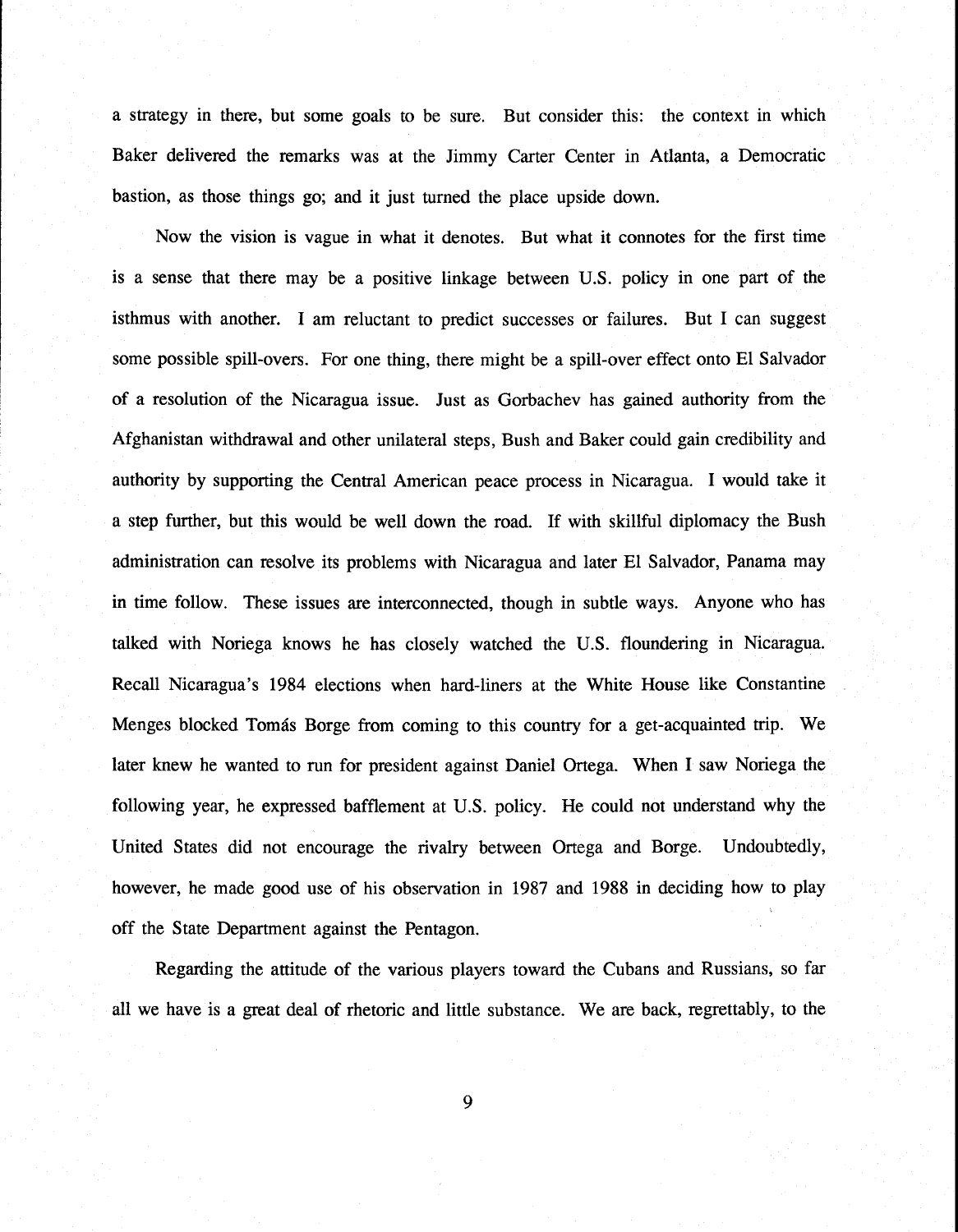emotional language, hype and pre-emptive public relations of Reagan years--demanding that the Soviets cut all aid to the Sandinistas and get out of the region because it is our 1 backyard, charging the Sandinistas with subverting El Salvador without providing convincing evidence, saying the Sandinistas have an army bigger than all the others combined in Central America, ignoring the actual figures of the IISS. I suspect domestic politics underlie the campaign of the past week because it sure is no way to get anything done in the real world. Because the administration has shown a good deal of pragmatism in other areas, I prefer for the moment to view this campaign as a smoke screen and to reserve judgment until some patterns emerge.

Since I have put so much stress on the absence of plans for any direct talks with the Sandinistas about security issues, I will briefly discuss the various available options. Such talks are inevitable, although I would place no bets on the timing. This is the test of seriousness against which the Bush-Baker initiative will ultimately be judged.

The most roundabout way of talking with the Sandinistas is by way of the Russians, and at that through public exchanges rather than a real serious knocking-together of heads. Moreover, the United States knows well what the Soviet positions are. Gorbachev has consistently said that they will negotiate only a global reduction in arms transfers to Central America with the United States, not a trade-off of aid to the contras for aid to the Sandinistas. Thus they will completely cut military aid to Managua if we do the same in San Salvador and Tegucigalpa. This makes military containment of the Sandinistas almost inconceivable and would severely limit the U.S. relationship with other military establishments. There is some debate among experts whether this is a starting position and a deal is lurking out there somewhere. I suspect no deal is lurking out there and that the Soviets